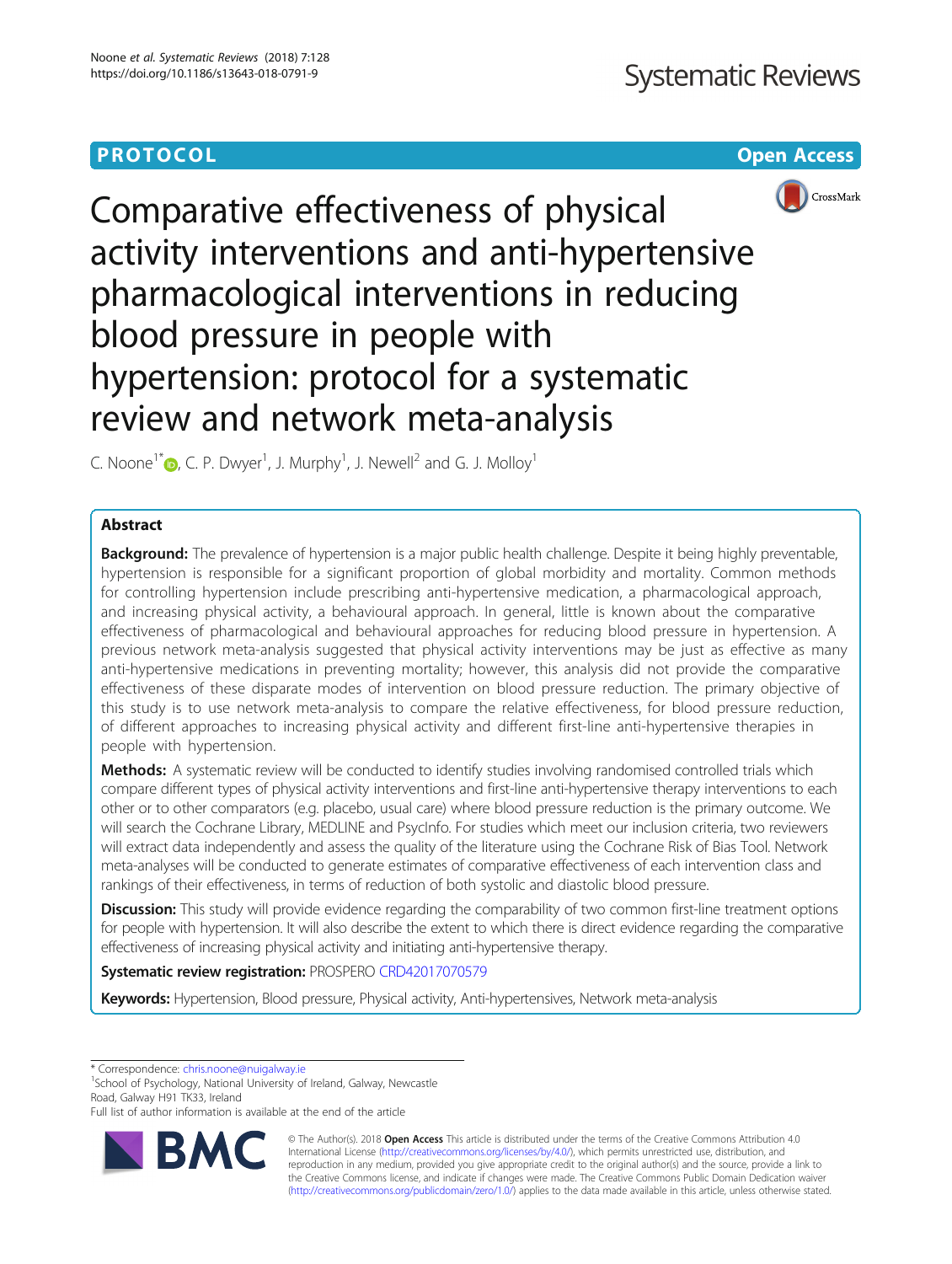# Background

Hypertension, defined as systolic blood pressure of 140 mmHg or greater or diastolic blood pressure of 90 mmHg or greater [\[1](#page-5-0)], affects 1 billion people worldwide and is a key risk factor for heart attack, stroke and renal failure  $[2, 3]$  $[2, 3]$  $[2, 3]$  $[2, 3]$ . Though hypertension is one of the most preventable contributors to disease and death [[4](#page-5-0)–[6](#page-5-0)], it remains a major public health problem, responsible for approximately 7.5–9.4 million deaths worldwide annually [[7,](#page-5-0) [8](#page-5-0)]. Thus, further emphasis on approaches aimed at treating and preventing hypertension, through modifying behavioural risk factors, is essential to controlling this growing epidemic [[9](#page-5-0)]. Behaviour plays a critical role in the maintenance of an individual's health, as well as in the primary and secondary prevention of many chronic diseases worldwide [[10](#page-5-0)].

An extensive body of research suggests physical activity may have beneficial effects on blood pressure in people living with hypertension [\[11](#page-5-0)]. Hypertension management through the intervention of medication has also been shown to have substantive benefits in reducing blood pressure and primary prevention of mor-bidity and mortality from cardiovascular diseases [\[12](#page-5-0), [13\]](#page-6-0). Despite both physical activity intervention and anti-hypertensive pharmacological intervention being recommended as first-line treatments for hypertension, few studies have directly compared them.

There is a need for such comparisons as demonstrated by a recent research prioritisation effort involving healthcare providers, caregivers and people living with hypertension. The top priority identified in this study was the following question: 'What healthy lifestyle habits or combination of habits can reduce or eliminate the need for anti-hypertensive agents?' [[14](#page-6-0)]. People living with hypertension often take more than one anti-hypertensive medications and have been shown to hold negative beliefs regarding their medication. These beliefs and the side-effects produced by anti-hypertensive medication interact to contribute to generally low medication adherence among people living with hypertension [[15,](#page-6-0) [16](#page-6-0)]. Physical activity appears to be an attractive alternative to anti-hypertensive medication as a first-line treatment due to its comparatively fewer and less severe side-effects. However, it should be noted that physical activity is not without its adherence challenges.

Valid indirect comparisons between physical activity and anti-hypertensive have become possible due to the advent of advanced statistical techniques, such as network meta-analysis (NMA) [[17\]](#page-6-0). For example, Naci and Ioannidis employed NMA to assess the comparative effectiveness of several drugs, including some anti-hypertensive medications, and physical activity across a range of conditions. However, hypertension was not one of the conditions studied. This analysis showed that physical activity interventions likely has a similar effect on mortality as many anti-hypertensive drug interventions for patients with stroke, heart failure, coronary heart disease and prediabetes [\[17](#page-6-0)]. This study will employ NMA to focus on the comparative effectiveness of physical activity interventions and antihypertensive drug interventions for lowering blood pressure in people living with hypertension.

NMA is a quantitative methodology that provides a global estimate of comparative treatment effectiveness, through combining both direct and indirect evidence [[18\]](#page-6-0). For example, specific to the context of the current research, NMA will allow for comparison of the efficacy of behavioural (i.e. physical activity) and biomedical (pharmacological treatment) intervention strategies [[17\]](#page-6-0), that would otherwise not have been previously compared in head-to-head trials, on a common health outcome (i.e. blood pressure), provided they share common comparator(s); for example, a control or placebo condition. Indirect comparison between studies through NMA has become a critical component of evidence synthesis and decision-making in healthcare [\[19](#page-6-0)], perhaps because opportunities for such comparison provide an attractive proposition to clinicians, given their concern with identifying the 'single best' treatment available [[18](#page-6-0)].

The primary aim of the current research is to examine the comparative effectiveness on blood pressure reduction in people living hypertension of physical activity interventions versus first-line anti-hypertensive medications (i.e. calcium channel blockers, angiotensin receptor blockers, thiazide diuretics and ACE inhibitors) as both are considered viable first-line treatments according to the recommendations of the National Institute for Health and Care Excellence Guidelines (NICE; [[26\]](#page-6-0)).

# **Methods**

We adhere to the Preferred Reporting Items for Systematic Review and Meta-Analysis Protocols (PRISMA-P) in this protocol [[20](#page-6-0)]. Similarly, the results of this study will be reported in line with the PRISMA extension for network meta-analyses [\[21\]](#page-6-0). We will also apply the International Society for Pharmacoeconomics and Outcomes Research (ISPOR) Indirect Treatment Comparison/Network Meta-Analysis Study Questionnaire to Assess Relevance and Credibility to Inform Health Care Decision-Making to our study to aid the interpretation of clinicians and other healthcare decision-makers [[22](#page-6-0)]. This study is registered in the PROSPERO database, and any amendments to this protocol will be indicated there.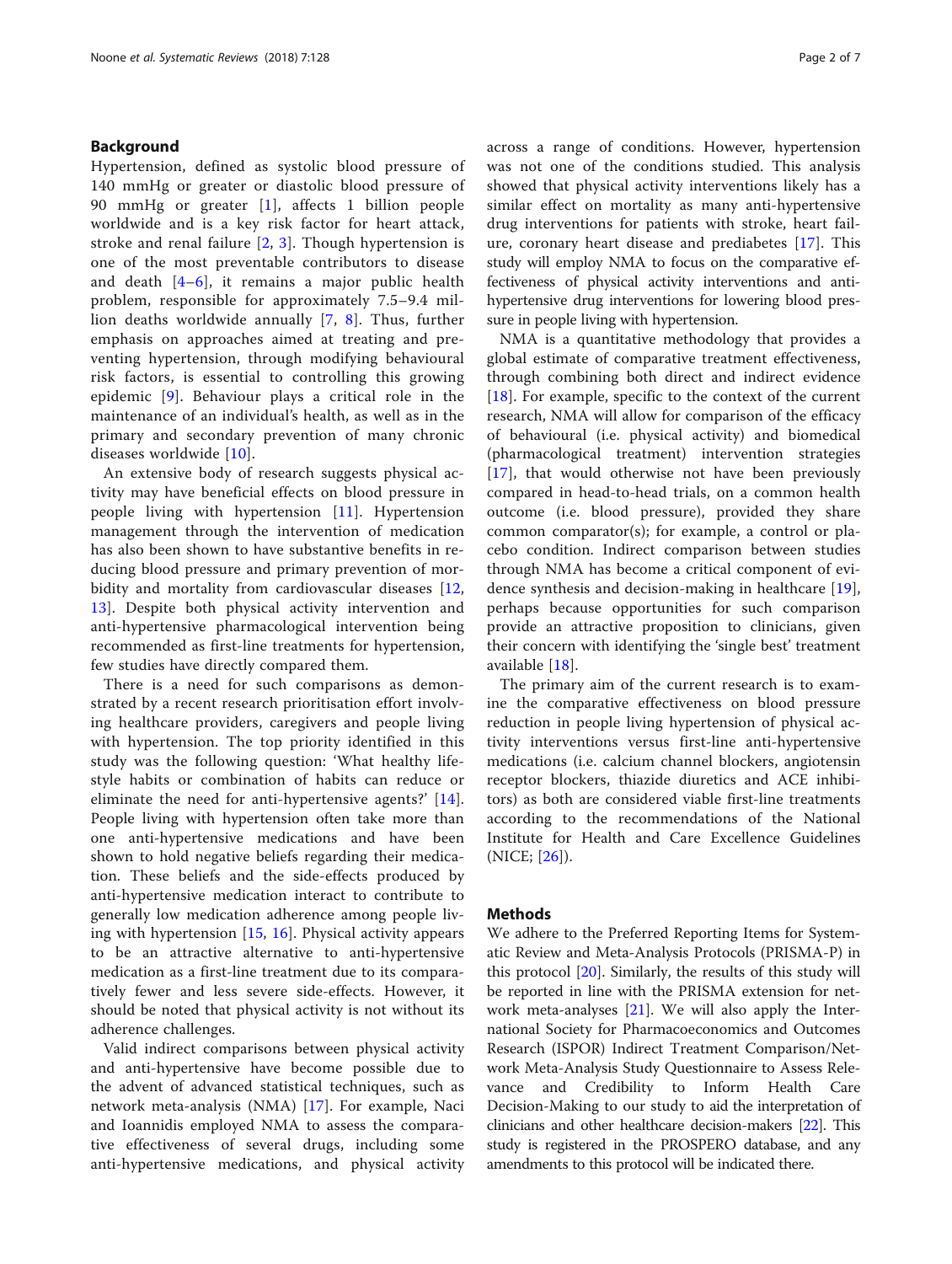# Eligibility criteria Population

The population of interest is adults, between the ages of 18 and 75, with a diagnosis of hypertension or with poorly controlled blood pressure (i.e. SBP ≥ 140 mmHg; DBP ≥ 90 mmHg). Samples where more than 30% of the sample is diabetic will be excluded (as in [\[23\]](#page-6-0)). In addition, samples with hypertension due to pregnancy, following stroke or solely due to an acute situation (e.g. hypertensive crisis, whitecoat hypertension) will be excluded.

# Interventions

The systematic review will focus on interventions which are intended to reduce blood pressure in people with hypertension using either physical activity or first-line anti-hypertensive therapy. The first-line anti-hypertensive therapy options are derived from the National Institute for Health and Care Excellence guidelines for the diagnosis and management of hypertension in adults [[24\]](#page-6-0). These include calcium channel blockers, angiotensin receptor blockers, thiazide diuretics and ACE inhibitors. The term 'physical activity intervention' captures the broad range of interventions focused at increasing the expenditure of energy to above resting levels [\[25,](#page-6-0) [26\]](#page-6-0). Interventions focused on increasing physical activity in people with hypertension have included aerobic exercise training, resistance training, combined aerobic and resistance training [[27\]](#page-6-0), high intensity interval training, accumulated exercise interventions [[25](#page-6-0)], yoga training [[28](#page-6-0)] and walking-based interventions [\[29\]](#page-6-0).

### **Comparators**

There are a number of types of comparator conditions which will be eligible for inclusion in the network of evidence. The types of control conditions may include no treatment, pharmacological placebo, treatment as usual or active behavioural control groups. Furthermore, different types of physical activity interventions and anti-hypertensive therapies may also be directly compared.

# **Outcomes**

The primary outcome is the mean difference in blood pressure, both systolic and diastolic, between the beginning of the intervention and follow-up. This will be assessed for studies that report the outcome in terms of a continuous difference score measured in mmHg.

## Study designs

The systematic review will only include randomised controlled trials. These trials must have a sample size of at least 20 participants per condition and must involve interventions delivered for a minimum of 4 weeks. To reduce heterogeneity, crossover trials will be excluded. Studies making within-class comparisons only

(e.g. a calcium channel blocker versus an alternative calcium channel blocker) will also be excluded. Finally, studies must be reported in English.

# Information sources and search strategy

The search strategy was developed in consultation with an information specialist in the university library and also reviewed by an independent information specialist. This strategy targeted databases relevant to health and behavioural science including PsycINFO (Ovid interface, from 1806 onwards), The Cochrane Library (Wiley interface, current issue) and MEDLINE (Ovid interface, from 1946 onwards). It draws search terms from existing meta-analyses of anti-hypertensives (e.g. [\[13](#page-6-0), [30](#page-6-0)]) and physical activity interventions (e.g. [\[17](#page-6-0), [25](#page-6-0)–[32\]](#page-6-0)). Separate searches will be performed for physical activity intervention trials and anti-hypertensive trials (see Additional file [1\)](#page-5-0).

# Data collection and analysis

# Study selection

Detailed citations for the studies identified through the application of the search strategy will be exported to EndNote [\[33\]](#page-6-0). Automatic and manual de-duplication will be carried out in EndNote. This library of citations will then be exported and uploaded to Covidence [[34\]](#page-6-0), an online system for screening and extracting data from papers for the purposes of a systematic review. Two independent reviewers will use Covidence to examine the titles and abstracts of all papers gathered during the literature search. Both reviewers will screen a random 10% of the papers in duplicate. This will establish consistency and allow for any discrepancies in approach to be resolved through discussion. We will assess consistency using the kappa statistic. The rest of the papers will be screened at this stage by the two review authors independently. Studies which are passed through this initial screening stage will be examined in more detail using the full text of the study report. Study authors will be contacted in cases where information is not completely enough to make a screening decision (e.g. conference abstracts, brief reports, lack of required detail in reporting). The reasons for exclusion will be documented in Covidence. A PRISMA flowchart will be exported from Covidence to document the screening process [[35](#page-6-0)]. The data will be extracted in Covidence, which implements a customisable data extraction form for both reviewers.

## Data extraction

Data extraction will be performed on all studies which are passed through the full-text screening stage by two independent reviewers. Again, we will assess consistency using the kappa statistic. This will be conducted in Covidence using a custom data extraction form. This data extraction form will be piloted on a random sample of ten included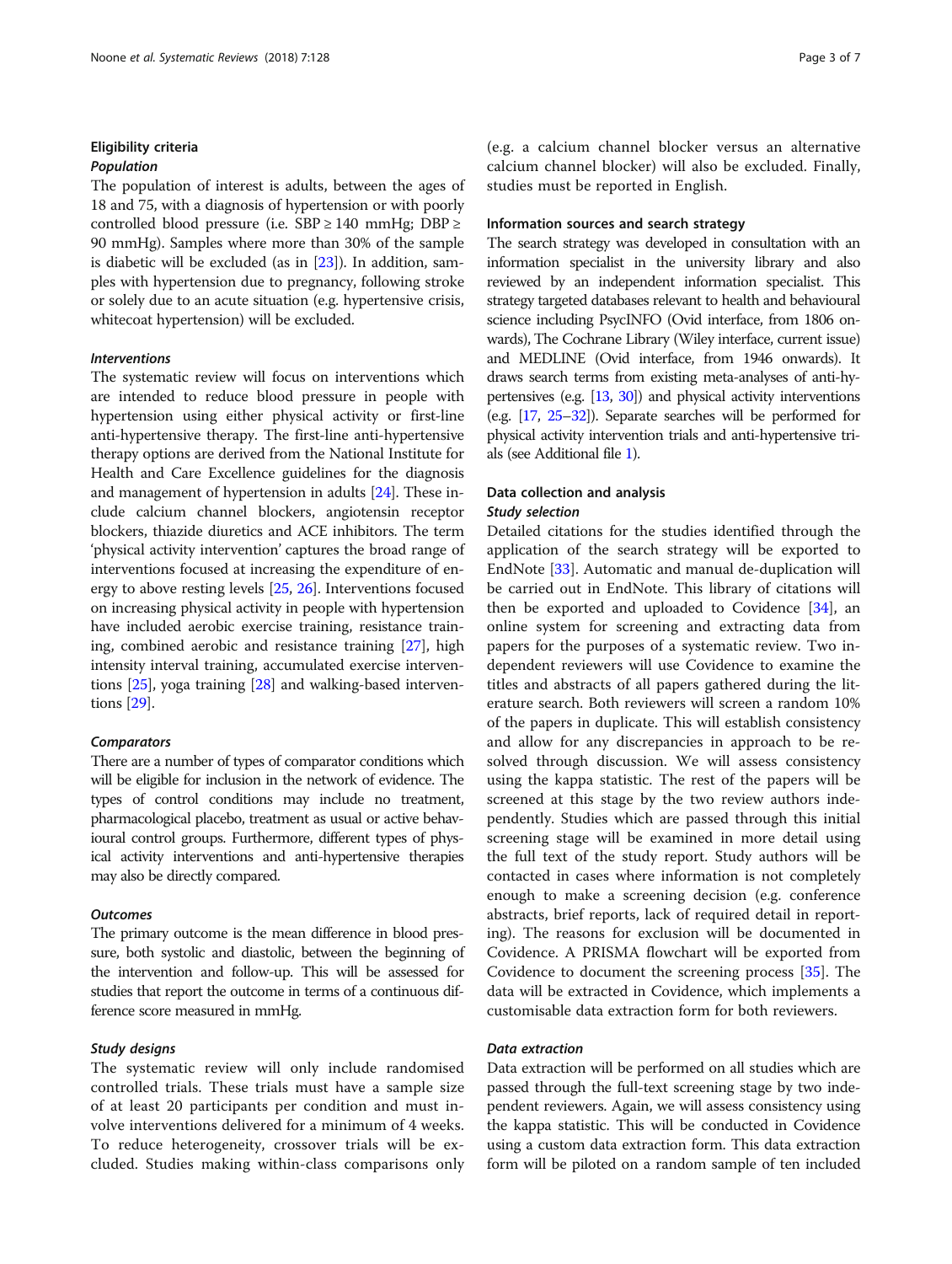studies in order to ensure at least 80% agreement. The form may be altered in order to improve agreement and ease of use. Any disagreement will resolved by a third reviewer. In cases where data from a single study population is reported in multiple studies, the study which reports the fullest blood pressure reduction data (i.e. with the largest sample size) will be the source for data extraction. Other related studies will be used solely for supplementary information. For multi-arm trials, we will include all arms following the guidance of Dias et al. [\[36\]](#page-6-0).

The data to be extracted includes authorship list, year, journal of publication, countries of study, funding source, intervention type, comparator(s), total study duration, setting, diagnostic criteria, group sample sizes, mean SBP pre-intervention, mean DBP pre-intervention, mean SBP at follow-up, mean DBP at follow-up, study inclusion criteria, age distribution, gender distribution, ethnicity distribution, patient comorbidity history, past/present medication use and key conclusions of the study authors. For all studies (including those with multiple follow-ups), follow-up points will be classified as short-term  $(\leq 90 \text{ days})$ , medium-term  $(91–364$  days), or long-term  $(>364$  days) follow-up. The data will be exported to a .csv file from Covidence.

# Classification of arms

Classification of arms will be carried out at the data extraction stage. The arms of each trial will be classified according to the type of physical activity intervention, type of anti-hypertensive drug class administered or type of control condition employed, where applicable. The classes of anti-hypertensive drug included in this study are those used as first-line treatment, as indicated by the NICE guidelines [\[24\]](#page-6-0), and include calcium channel blockers, angiotensin receptor blockers, thiazide diuretics and ACE inhibitors. The physical activity interventions will be classified according to the different types reviewed by Ghadieh and Saab [\[27](#page-6-0)] in their review of physical activity interventions for the treatment of hypertension. These classifications will include dynamic resistance training, isometric resistance training, aerobic training and combination training, which may include combinations of the any of the previously listed types of physical activity. See Table 1 for operational definitions of these classifications. If any disagreements regarding classification cannot be resolved by a third reviewer, the project advisory group, which comprises academics with a wide range of relevant expertise, will be consulted and the classification will be determined by consensus. Control conditions will be classified as active or passive. Passive control conditions are those where no intervention is applied, while active control conditions involve some intervention (e.g. placebo, usual care).

A network diagram will be generated to visualise the evidence available for analysis, both in terms of possible

| Table 1 Classifications of physical activity interventions |  |
|------------------------------------------------------------|--|
|------------------------------------------------------------|--|

| Physical<br>activity intervention class | Definition                                                                                                                                                       | Examples                                                                     |
|-----------------------------------------|------------------------------------------------------------------------------------------------------------------------------------------------------------------|------------------------------------------------------------------------------|
| Aerobic training                        | Regular and purposeful<br>movement of joints<br>and large muscle<br>groups                                                                                       | Walking, jogging,<br>running, cycling,<br>swimming                           |
| Dynamic resistance<br>training          | Exertion of effort<br>against an opposing<br>force alongside by<br>purposeful movement<br>of joints and large<br>muscle groups                                   | Weight-lifting, circuit<br>training with<br>resistance-training<br>equipment |
| Isometric resistance<br>training        | Contraction of muscles<br>with no change in the<br>length of the involved<br>muscle groups and<br>without joint<br>movement for a<br>sustained period of<br>time | Plank, wall sit                                                              |
| Combination training                    | Any combination of the<br>above                                                                                                                                  |                                                                              |

pairwise comparisons and the volume of evidence underlying each of these comparisons [\[37](#page-6-0)]. The reference node will contain active control conditions. Different combinations of interventions will be included as separate nodes.

### Risk of bias

For studies which are passed through the full-text screening stage, risk of bias will be assessed independently by two reviewers using the standard Cochrane risk of bias tool in Covidence which assesses sequence generation and allocation concealment, blinding of participants and personnel, blinding of outcome assessors and incompleteness of the outcome data and whether reporting appears to be selective [[38](#page-6-0)].

### Summary measures

Summary measures will be reported for systolic blood pressure (SBP) and diastolic blood pressure (DBP). For studies where continuous data is employed, the summary measures produced will be mean differences between treatment arms (with 95% credible intervals). The mean difference will be obtained either by subtracting the BP at the follow-up from the BP at the baseline, though some papers explicitly state the difference. Any studies for which we cannot obtain two out of the three of baseline, change and follow-up will be excluded. In addition, we will exclude any study that does not give either the standard deviation of the change or the standard deviation at the follow-up (or allows us to compute this through confidence intervals or standard errors). We expect that these decisions will reduce bias while maintaining an informative evidence network. The data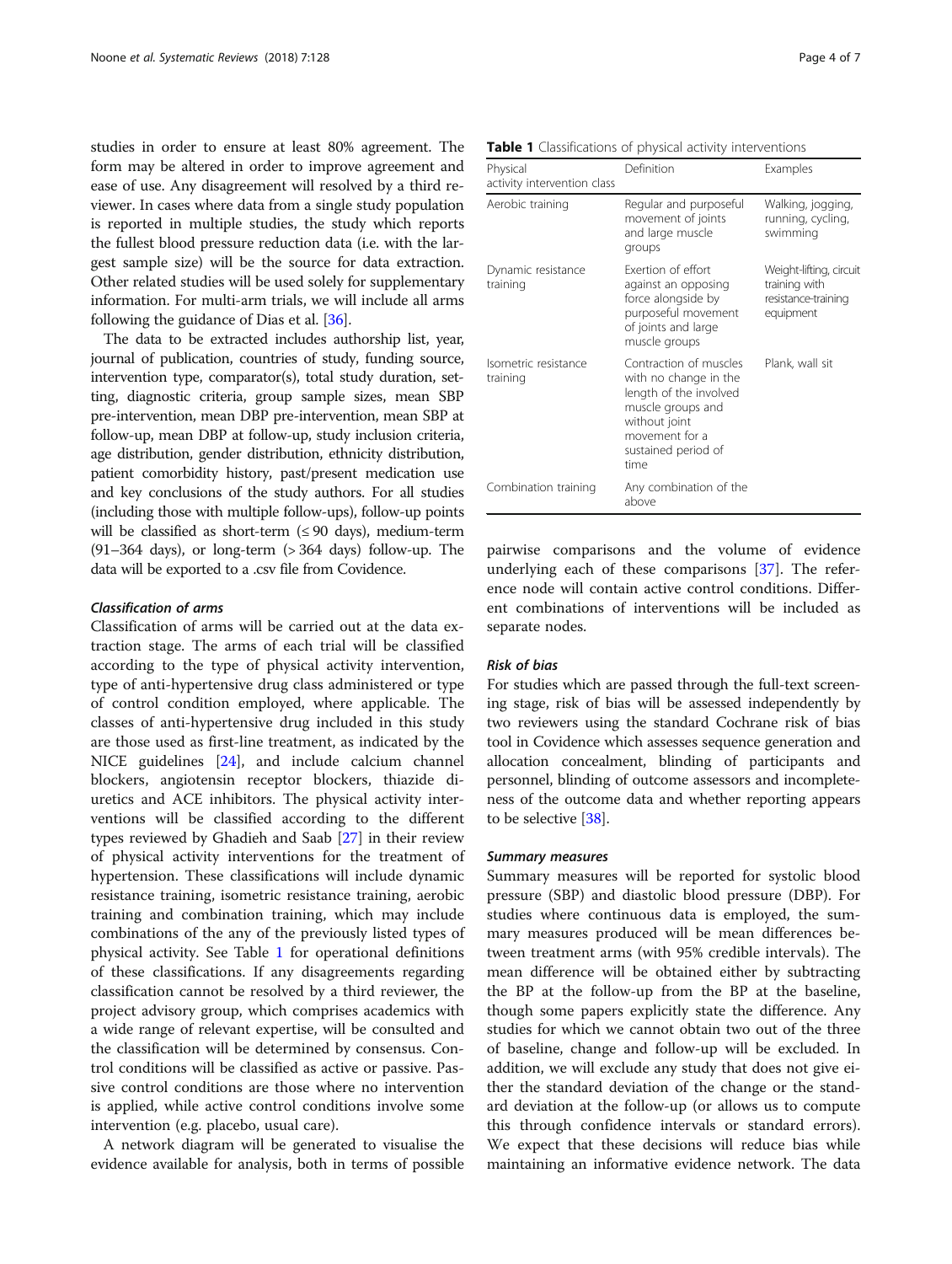will also be summarised using treatment rankings and a surface under the cumulative ranking curve to aid the interpretation of the comparative effectiveness of all intervention types included in the network.

#### Assessment of transitivity

A table of trial characteristics which may act as effect modifiers will be compiled from the data collected (as specified above) to aid in the assessment of the assumption of transitivity [[39,](#page-6-0) [40](#page-6-0)]. Potential effect modifiers include total study duration, setting, age distribution, gender distribution, ethnicity distribution, patient comorbidity history and past/present medication use.

# Data synthesis

The main objective of this data synthesis is to compare the effectiveness of different interventions focused on increasing physical activity or taking anti-hypertensive medication. NMA is useful for achieving this objective because it allows indirect estimates to be computed where little direct evidence exists. Few studies have directly compared physical activity interventions to anti-hypertensive therapy. Studies will be pooled according to the trial arm classifications noted above. If quantitatively pooling the study results is not possible, the findings of the systematic review will be described narratively. All quantitative analyses will be carried out using Stata 14 [[41\]](#page-6-0) and WinBUGS [[42\]](#page-6-0).

### Pairwise meta-analysis

Where head-to-head data is available, exploratory pairwise meta-analyses will be conducted. These will be run using a random-effects model. The individual and pooled effect sizes will be visualised using Forrest plots. These will be conducted for both SBP and DBP outcomes. Funnel plots and Egger's test will be employed to examine publication bias and the effects of small studies [\[43\]](#page-6-0).

### Network meta-analysis

If the assumption of transitivity is deemed to be met, random-effects NMAs will be conducted within a Bayesian framework using vague priors. Again, these will be conducted for both SBP and DBP outcomes. These analyses will be carried out in line with the framework set out by Dias et al. [\[36](#page-6-0)]. Estimates of the pairwise comparison of each intervention in the network will be presented in tables in the final manuscript, as will rankings demonstrating the probability of each intervention producing the best outcome. These rankings will be presented with mean ranks, 95% credible intervals and the surface under the cumulative ranking curve. Convergence will be assessed by checking if the Gelman-Rubin statistic is less than  $1.1$  [[44,](#page-6-0) [45](#page-6-0)].

# Assessment of inconsistency, heterogeneity and quality of the evidence

Statistical heterogeneity will be assessed for each pairwise meta-analysis using the  $I^2$  and  $Tau^2$  statistics in line with the Cochrane guidelines. Since the included studies are likely to consist of a mixture of two-arm and multi-arm studies, it is necessary to consider design inconsistency as well as loop inconsistency. This will be achieved by applying a design-by-treatment interaction model. If inconsistency is indicated in the network, any closed loops within the network will be assessed [[46](#page-6-0)].

The quality of the evidence used in this study will be assessed using the GRADE four-step approach for rating the quality of treatment effect estimates from NMA [\[47\]](#page-6-0).

## Additional analyses

Exploratory analyses will be carried out, where there is a sufficient amount of information available to do so. These analyses will focus on the covariates the age distribution, gender distribution and ethnicity distribution. Network meta-regressions will be conducted to individually examine the influence of these covariates on effect size estimates. Finally, sensitivity analyses will be conducted to assess the influence of the use of specific treatments in the network rather than classes and trial quality.

# **Discussion**

### Contribution to literature

Hypertension remains a major public health problem, responsible for approximately 7.5–9.4 million deaths worldwide annually, even though it is one of the most preventable contributors to disease and death. Research indicates that behaviour plays a critical role in an individual's health management and that common daily behaviours, such as medication adherence and physical activity, have beneficial effects on hypertension. However, there is a dearth of research directly comparing the effects of treatment through medication and physical activity, which has made it difficult to assess which intervention yields the best outcome for hypertensive patients. To date, there is no clear indication as to which intervention is the most effective.

However, in recent times, medical literature has witnessed a rapid increase in the possibility to combine evidence coming from a set of treatment comparisons [\[18](#page-6-0)], namely through network meta-analysis (NMA). In the current research, NMA will allow for comparison of the efficacy of physical activity and pharmacological treatment intervention strategies [[17\]](#page-6-0), which would otherwise not have been previously compared in head-to-head trials on blood pressure. Results from the NMA will address and fill gaps in the extant literature through making synthesised, evidence-based suggestions regarding the efficacy and superiority of the interventions and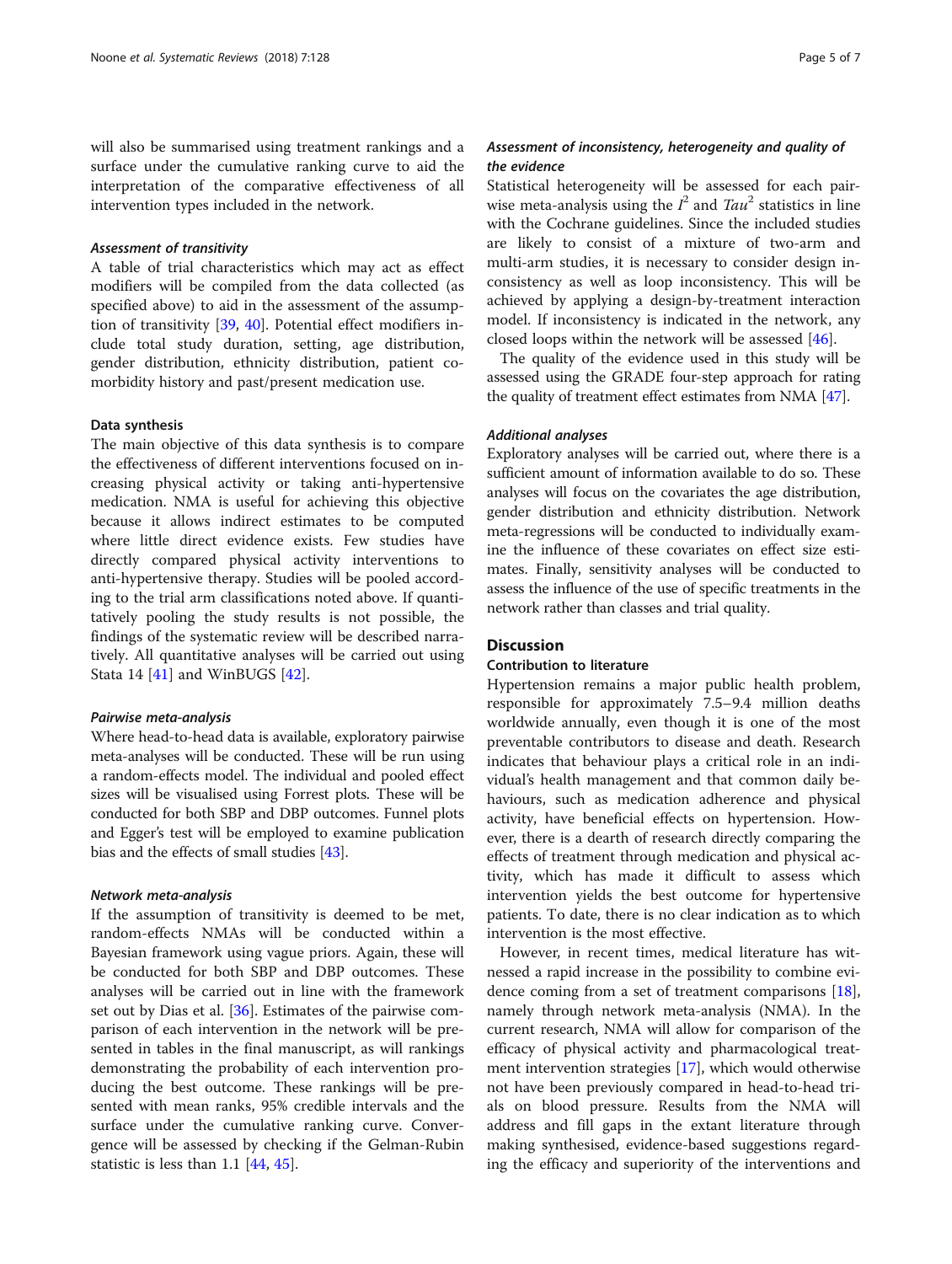<span id="page-5-0"></span>will allow for recommendation regarding future health resource allocation.

Furthermore, the NMA will quantitatively compare different forms of physical activity and a variety of anti-hypertensive medications in order to identify the most efficacious. Specifically, physical activities and medications will be ranked in order to determine the most (and least) effective interventions, which will provide evidence-based justification for choosing certain anti-hypertensive medications and/or physical activities over others.

# **Limitations**

Though the NMA methodology has become a critical component of evidence synthesis and decision-making in healthcare, there are potential drawbacks that may require consideration, such as the observational nature of indirect comparisons, assumptions that underlie the model and issues with inconsistency [\[48](#page-6-0)]. However, such issues may be overcome through appropriate and conservative employment of NMA, in which case opportunities to foster new research and medical decisions in a particular direction outweigh the potential drawbacks of using this methodology [[49](#page-6-0)].

# Implications of the review

To our knowledge, no previous review has conducted a NMA comparing the effects of pharmacological treatment and physical activity on reducing blood pressure in hypertension. The current review will provide a clear direction for future research in the area of behaviour change to increase physical activity for people with hypertension.

# Additional files

[Additional file 1:](https://doi.org/10.1186/s13643-018-0791-9) Search strategy. (PDF 4733 kb)

#### Abbreviations

ACE: Angiotensin-converting enzyme; DBP: Diastolic blood pressure; DIC: Deviance information criterion; NICE: National Institute for Clinical Excellence; NMA: Network meta-analysis; PRISMA: Preferred reporting items for systematic reviews and meta-analyses; SBP: Systolic blood pressure; UK: United Kingdom

#### Acknowledgements

The authors would like to thank Rosie Dunne for their advice on developing the search strategy.

#### Availability of data and material

All data generated or analysed during this study will be included in the published article as Additional file 1.

#### Funding

This study was made possible through the award of a grant (REPRO/2016/31) under the New Horizons Interdisciplinary programme to Dr. Gerry Molloy and Prof. John Newell by the Irish Research Council (IRC). The IRC were not involved in the design of the study, the collection, analysis and interpretation of data or the reporting of results.

#### Authors' contributions

CN and GM designed the study. CN and JM designed the search strategy. JN provided statistical advice. CN, CD and GM drafted the manuscript. All authors reviewed and approved the final manuscript. CN and GM are guarantors of this protocol.

#### Ethics approval and consent to participate

Not applicable.

### Consent for publication

Not applicable.

### Competing interests

The authors declare that they have no competing interests.

# Publisher's Note

Springer Nature remains neutral with regard to jurisdictional claims in published maps and institutional affiliations.

#### Author details

<sup>1</sup>School of Psychology, National University of Ireland, Galway, Newcastle Road, Galway H91 TK33, Ireland. <sup>2</sup>School of Mathematics, Statistics & Applied Mathematics, National University of Ireland, Galway, Newcastle Road, Galway H91 TK33, Ireland.

### Received: 5 December 2017 Accepted: 31 July 2018 Published online: 21 August 2018

#### References

- Daskalopoulou SS, Khan NA, Quinn RR, Ruzicka M, McKay DW, Hackam DG, et al. The 2012 Canadian hypertension education program recommendations for the Management of Hypertension: blood pressure measurement, diagnosis, assessment of risk, and therapy. Can J Cardiol. 2012;28:270–87.
- 2. Hawkins SA, Cockburn MG, Hamilton ANNS, Mack TM. An Estimate of Physical Activity Prevalence in a Large Population-Based Cohort. Med Sci in Sports and Exer. 2004;36(2):253–60.
- 3. Papathanasiou G, Zerva E, Zacharis I, Papandreou M, Papageorgiou E, Tzima C, et al. Association of High Blood Pressure with Body Mass Index , Smoking and Physical Activity in Healthy Young Adults. Open Cardiovasc Med J. 2015;9:5–17.
- 4. Chobanian AV, Bakris GL, Black HR, Cushman WC, Green LA, Izzo JL Jr, et al. Seventh report of the joint National Committee on prevention, detection, evaluation, and treatment of high blood pressure. Hypertension. 2003;42: 1206–52.
- 5. James PA, Oparil S, Carter BL, Cushman WC, Dennison-Himmelfarb C, Handler J, et al. 2014 evidence-based guideline for the management of high blood pressure in adults: report from the panel members appointed to the eighth joint National Committee (JNC 8). JAMA - J Am Med Assoc. 2014;311:507–20.
- 6. Olives C, Myerson R, Mokdad AH, Murray CJL, Lim SS. Prevalence, Awareness, Treatment, and Control of Hypertension in United States Counties, 2001–2009. PLoS One. 2013;8(4):e60308.
- 7. American College of Sports Medicine. Guidelines for exercise testing and prescription. Philadelphia: Wolters Kluwer/Lippincott Williams & Wilkins Health; 2013.
- 8. World Health Organization. Global Health Risks: Mortality and Burden of Disease Attributable to Selected Major Risks. Geneva; 2009.
- 9. Zheng L, Sun Z, Zhang X, Xu C, Li J, Hu D, et al. Predictors of progression from prehypertension to hypertension among rural Chinese adults: results from Liaoning Province. Eur J Cardiovasc Prev Rehabil. 2010;17:217–22.
- 10. Ding D, Lawson KD, Kolbe-alexander TL, Finkelstein EA, Katzmarzyk PT, Van MW, et al. The economic burden of physical inactivity: a global analysis of major non-communicable diseases. Lancet. 2016;388:1311–24.
- 11. Cornelissen VA, Smart NA, Survey NE. Exercise training for blood Pressure: a systematic review and Meta- analysis. 2012.
- 12. Dahlöf B, Sever PS, Poulter NR, Wedel H, Beevers DG, Caulfield M, et al. Prevention of cardiovascular events with an antihypertensive regimen of amlodipine adding perindopril as required versus atenolol adding bendroflumethiazide as required, in the Anglo-Scandinavian cardiac